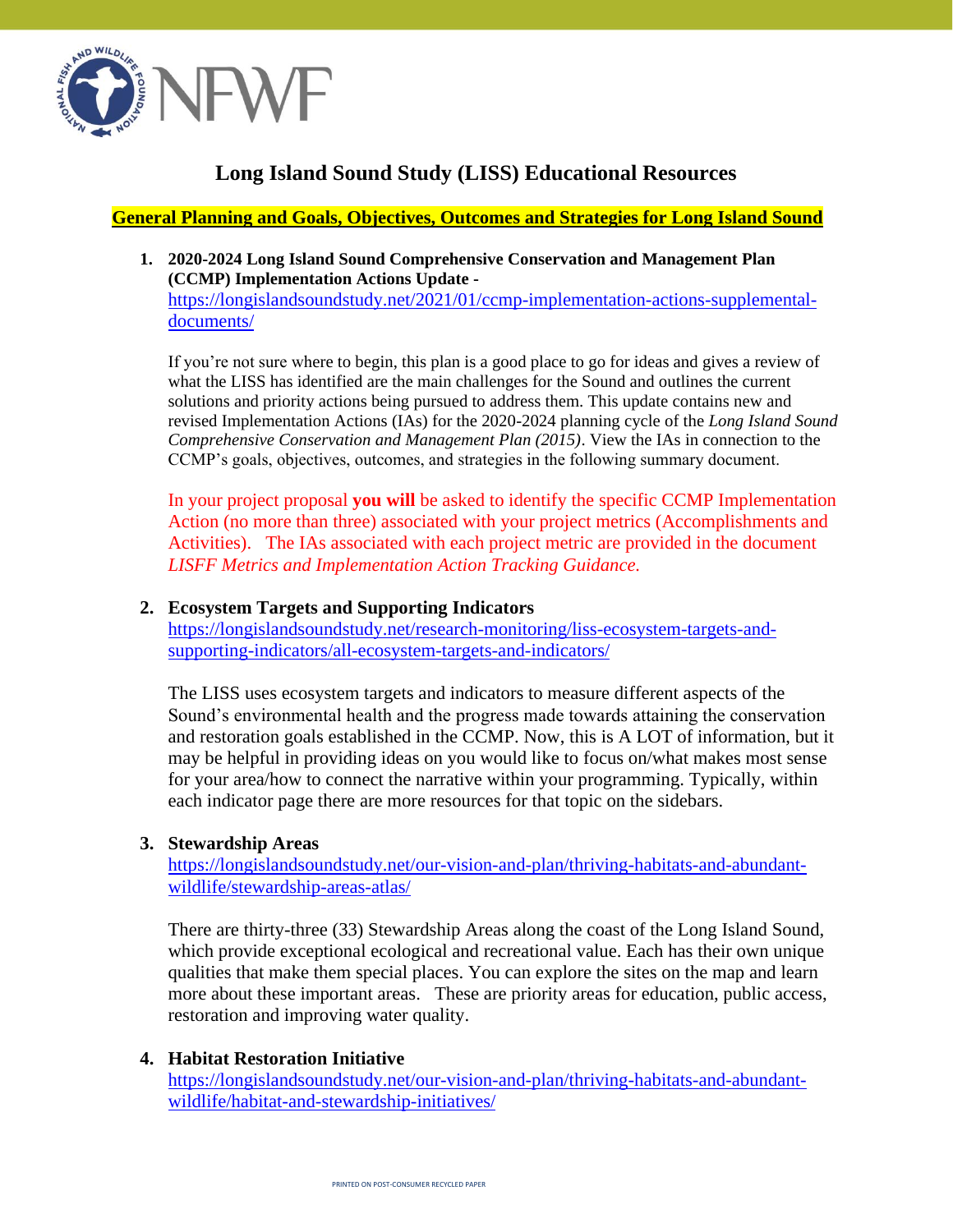Information about 12 priority coastal habitats of Long Island Sound

**Educational Resources about Long Island Sound for Educators and Parents**

## **1. The Long Island Sound Resource Catalogue for Educators and Parents [https://longislandsoundstudy.net/educational\\_resource/](https://longislandsoundstudy.net/educational_resource/)**

This online catalogue includes materials and resources that focus on Long Island Sound and its watershed or on other applicable lessons such as general estuarine science. The resources listed are classified according to grade-level, type of resource, and content.

## **General Educational Resources about Long Island Sound**

- **1. Long Island Sound by the Numbers**  <https://longislandsoundstudy.net/about-the-sound/by-the-numbers/>
- **2. Undersea Tour of Long Island Sound** <https://longislandsoundstudy.net/about-the-sound/tour-of-the-long-island-sound/>
- **3. Living Treasures– Plants and Animals of Long Island Sound** [https://longislandsoundstudy.net/wp](https://longislandsoundstudy.net/wp-content/uploads/2010/05/LivingTreasuresBlue_Full_Lores.pdf)[content/uploads/2010/05/LivingTreasuresBlue\\_Full\\_Lores.pdf](https://longislandsoundstudy.net/wp-content/uploads/2010/05/LivingTreasuresBlue_Full_Lores.pdf)

### **4. Fact Sheets**

<https://longislandsoundstudy.net/category/media-center/fact-sheets/>

A collection of fact sheets about a variety of Long Island Sound activities and issues including information about partners, water quality (floatable pollution septic contaminants, nutrients, toxics, pathogens, hypoxia, dissolved oxygen) seafood, and why we value Long Island Sound.

### **5. Sound Facts**

<https://longislandsoundstudy.net/category/sound-facts/>

A collection of facts about the health of Long Island Sound and its diverse habitat and wildlife. Click each fact to learn more.

### **Resources about What you Can Do to Help Long Island Sound**

- **1. Nitrogen Pollution in the Sound**  [https://longislandsoundstudy.net/wp-content/uploads/2019/11/Healthy-](https://longislandsoundstudy.net/wp-content/uploads/2019/11/Healthy-Sound_NitrogenF.pdf)[Sound\\_NitrogenF.pdf](https://longislandsoundstudy.net/wp-content/uploads/2019/11/Healthy-Sound_NitrogenF.pdf)
- **2. What you Can do to Curb Polluted Runoff**  [https://longislandsoundstudy.net/get-involved/what-you-can-do/polluted-stormwater](https://longislandsoundstudy.net/get-involved/what-you-can-do/polluted-stormwater-runoff/)[runoff/](https://longislandsoundstudy.net/get-involved/what-you-can-do/polluted-stormwater-runoff/)